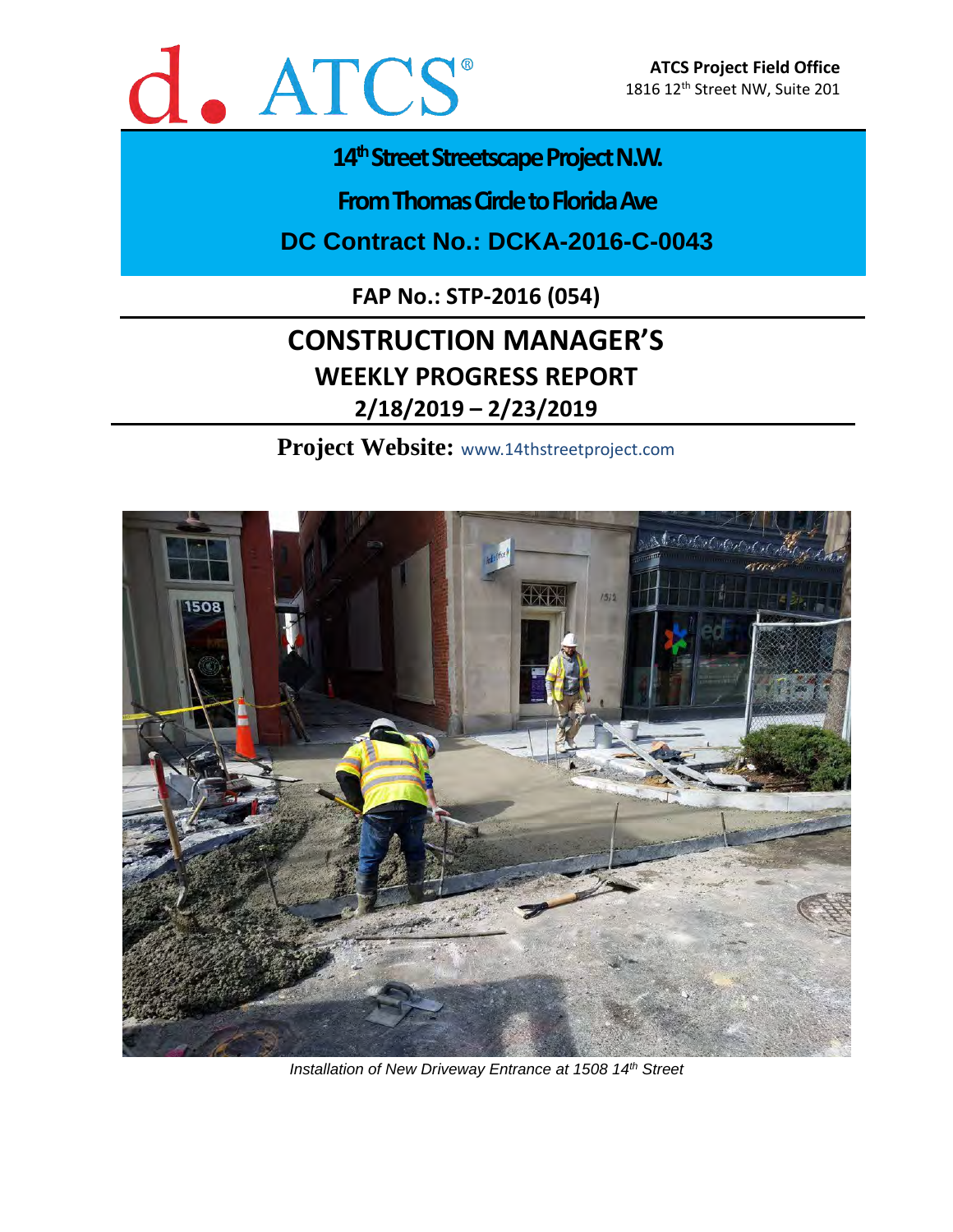

**WEEK ENDING 2/23/2019**

PAGE 2 of 7

### **1. EXECUTIVE SUMMARY**

#### **Project Description:**

The scope of the construction work includes the followings:

- The removal and disposal of existing roadway pavement, curb and gutter and sidewalks, milling of existing asphalt pavement to the extents shown on plans.
- The resurfacing of existing asphalt pavement using 2" Superpave AC surface on 14<sup>th</sup> Street between Thomas Circle and Florida Ave as shown in the plans.
- The replacement of all curbs and gutters with Granite Curbs, 12" Brick Gutter, Concrete Sidewalk, Wheelchair/Bicycle Ramps, and Cobble Stone LID Paver, Bioretention Planters as shown on the plans or as directed.
- The removal and transportation to storage yard of Existing Traffic Signals and Light Poles as shown on plans. Traffic signal relocation and equipment upgrading of Traffic Signals at all intersections of 14<sup>th</sup> Street within the project limit as shown on plans.
- Streetscaping throughout the 14<sup>th</sup> Street corridor as shown in the plans.
- The installation of traffic signing and permanent pavement markings.
- Upgrading of street lighting throughout the 14<sup>th</sup> Street corridor as shown in the plans.
- Construction and upgrading of single catch basin, double catch basin, and triple catch basin.
- Construction / Upgrading of new Watermains, Fire Hydrants
- Full Reconstruction of R Street.
- Installation of new Bus Islands and bus pads as shown on the plans and as directed.
- The installation and use of erosion and sediment control measures as required.
- Mobilization and demobilization, performance of field layout, provision and maintenance of engineer's field facilities, progress photographs, and the proper maintenance of vehicular and pedestrian traffic during construction, including provision of all required construction warning and detour signs and traffic control devices.

#### **Work by Others**

The PEPCO manhole replacement or vault adjustments activities will be done by others approved by PEPCO. The ATCS CM team will coordinate all these activities with the Contractor and PEPCO.

## **2. STATUS OF CONSTRUCTION / PROGRESS SUMMARY**

#### **Progress Summary:**

- 1. Omni onsite excavating and installing electrical conduits and manholes
- 2. Omni is excavating and installing Traffic Signal and Street Light Foundations
- 3. Omni excavating and installing Catch Basins and Sewer Manholes
- 4. Omni excavating and install new water main and Fire Hydrants for DC Water
- 5. Den installing PCC Sidewalk, Granite Curb, Brick Gutter, ADA Ramps
- 6. FMCC Electrical Installing Traffic Signal Poles, Transformer Bases, Traffic Control Cabinets, and Pendent Poles
- 7. FMCC onsite providing MOT for Subcontractors

#### **CM Community Outreach Activities**

- 1. Connected with retailers and property owners in project corridor to provide updates and address any questions or concerns.
- 2. Project Website is up and running. Responded to email questions that came through Project Website.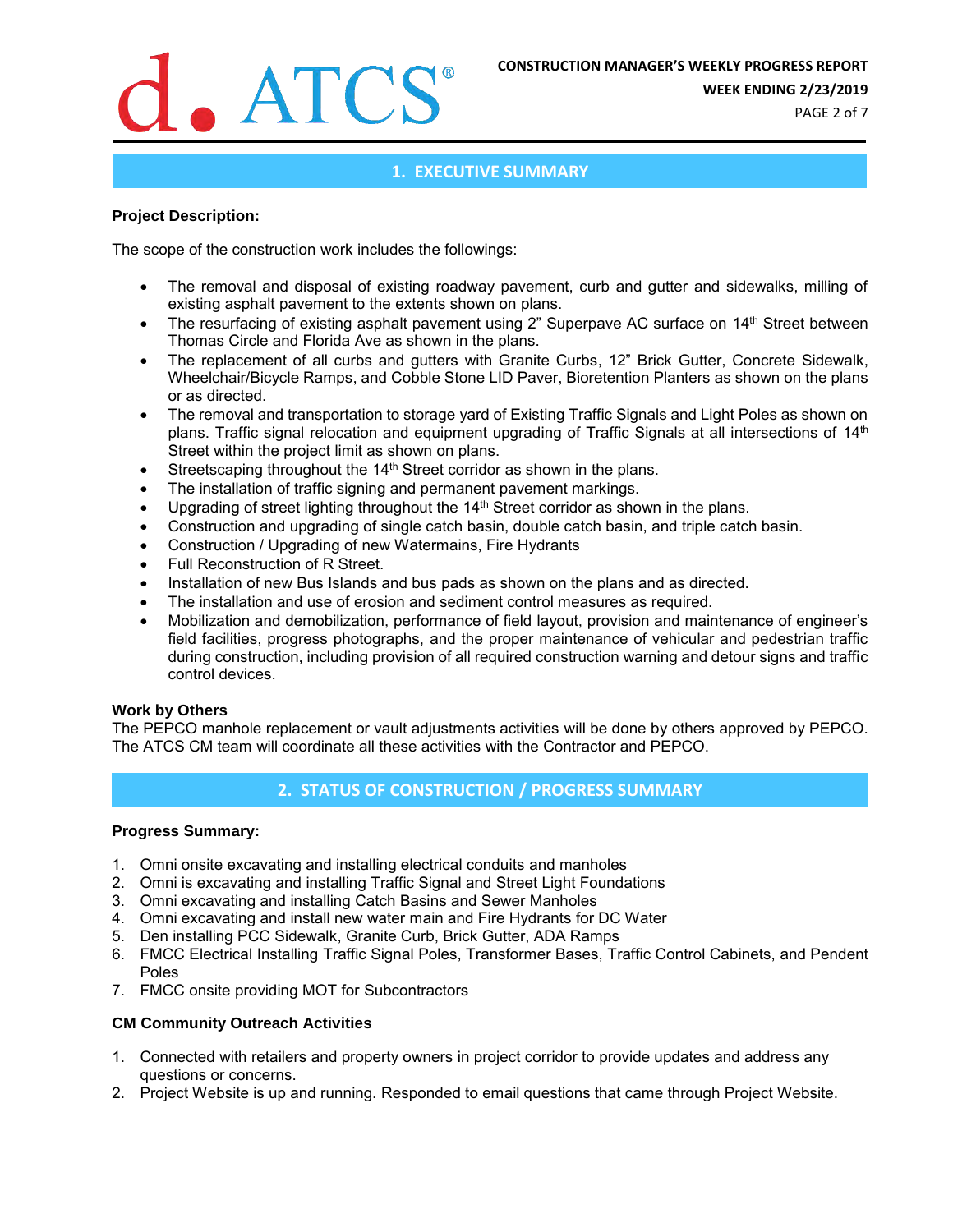

PAGE 3 of 7

# **3. ISSUES / ACTION ITEMS**

- Ongoing Issues / Items: Pepco working on conflicts (approx. 12) and to give CM a report on time frame for design and corrections.
- Clear Channel provide a cost for removal, request a detail breakdown of cost
- Action Items:
- New Issues / Items: None

### **4. MEETINGS / PROJECT COORDINATION**

Progress Meeting are schedule at the Field Office every Tuesday at 10:30am

**5. DAILY WORK PERFORMED**

#### **Monday 2/18/2019**

1. Contractor did not work due to Holiday

#### **Tuesday 2/19/2019**

- 1. Omni removed the existing Street Car Track between MH66 to MH68, MH63 to MH64, C52 to L81, C54 to L83
- 2. Omni placed Backfill and Aggregate Base Material then PCC Base between MH66 to MH68
- 3. Omni continued to install 2" and 4" PVC Conduit between MH63 to MH64, C52to L81, and C54 to L83
- 4. Omni worked on the Combine Sewer Manhole at 14<sup>th</sup> and Wallach
- 5. Omni installed the PCC Connection pipe between CB37 to combine sewer manhole MH23
- 6. DEN removed and replaced the Driveway at 1508 14th Street
- 7. DEN removed and replaced the PCC Sidewalk between 1414 to 1424 14<sup>th</sup> Street
- 8. FMCC was onsite providing MOT for these operations

#### **Wednesday 2/20/2019**

1. Contractor canceled work due to inclement weather

#### **Thursday 2/21/2019**

- 1. Omni continue installing 2" PVC Conduit between MH73 to L89, C52 to L81, and C54 to L83
- 2. Omni formed and poured three (3) Street Light Foundation L89, L81, L83
- 3. FMCC electrical continued to work on the temporary traffic signals at  $14<sup>th</sup>$  and Florida
- 4. FMCC was onsite providing MOT for these operations

#### **Friday 2/22/2019**

- 1. Omni placed Backfill and Aggregate Base Material prior to placing PCC Base between EM10 to MH74, MH73 to L89, MH66 to MH68, C54 to L83 C52 to L81, and MH63 to MH64
- 2. DEN removed and replace the PCC Sidewalk between 1502 to 1508 14<sup>th</sup> Street
- 3. FMCC was onsite providing MOT for these operations

#### **Saturday 2/23/2019**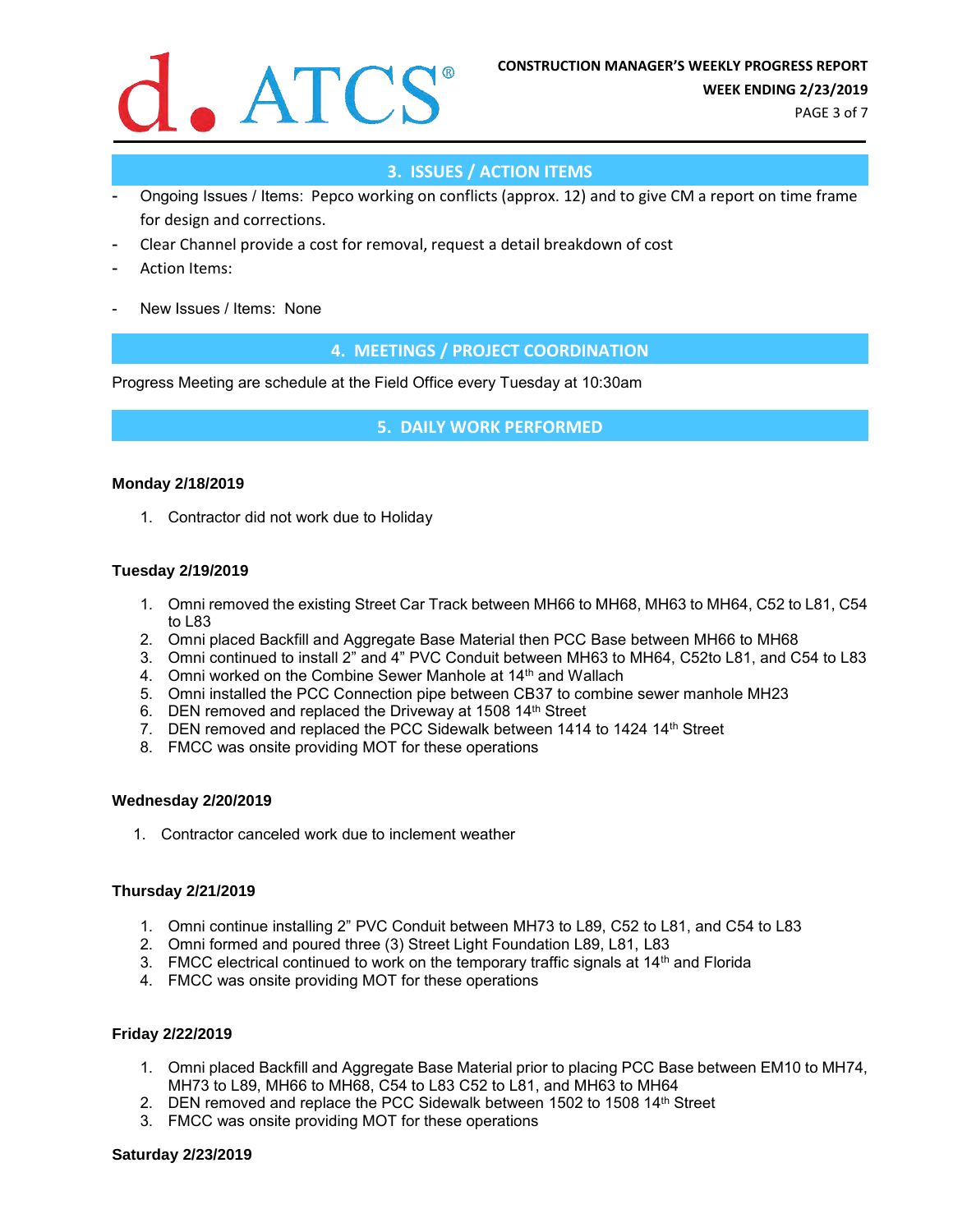

- 1. Omni placed Temporary Asphalt over the previously placed PCC Base locations
- 2. Omni continued to work on Combine Sewer MH19 at 14<sup>th</sup> and Wallach
- 3. FMCC continued to construct the Temporary Traffic Signal at 14<sup>th</sup> and Florida
- 4. FMCC was onsite providing MOT for these operations

**6. INSPECTION & MATERIAL TESTS PERFORMED**

- QA/QC was onsite preforming compaction testing of backfill and aggregate base material
- 2/21/19 9.0 CY of Class B Concrete Slump 4.75", Air 6.7% and four (4) Cylinders were made

## **7. RFI's / SUBMITTALS**

- Requests For Information:
	- o We have received 18 RFIs; 17 RFIs have been answered.
- Submittals:
- o We have received 73 Submittals; 72 Submittals have been Approved

**8. CHANGE ORDERS/TASK ORDERS**

o CM Task Order Modification submitted to DDOT for time extension was approved

#### **9. DBE or CBE PARTICIPATION SUMMARIES**

- ATCS CBE / DBE Activity:
	- o Hayat Brown LLC.: Provided Office Engineering and Inspection support for this project.
- Fort Myer Construction Corp. DBE Activity:
	- o Omni Excavators Inc.
	- o Den United LLC.

# **10. ACCIDENTS / INCIDENTS**

None

**11. PHOTOS OF WORK PERFORMED THIS PERIOD**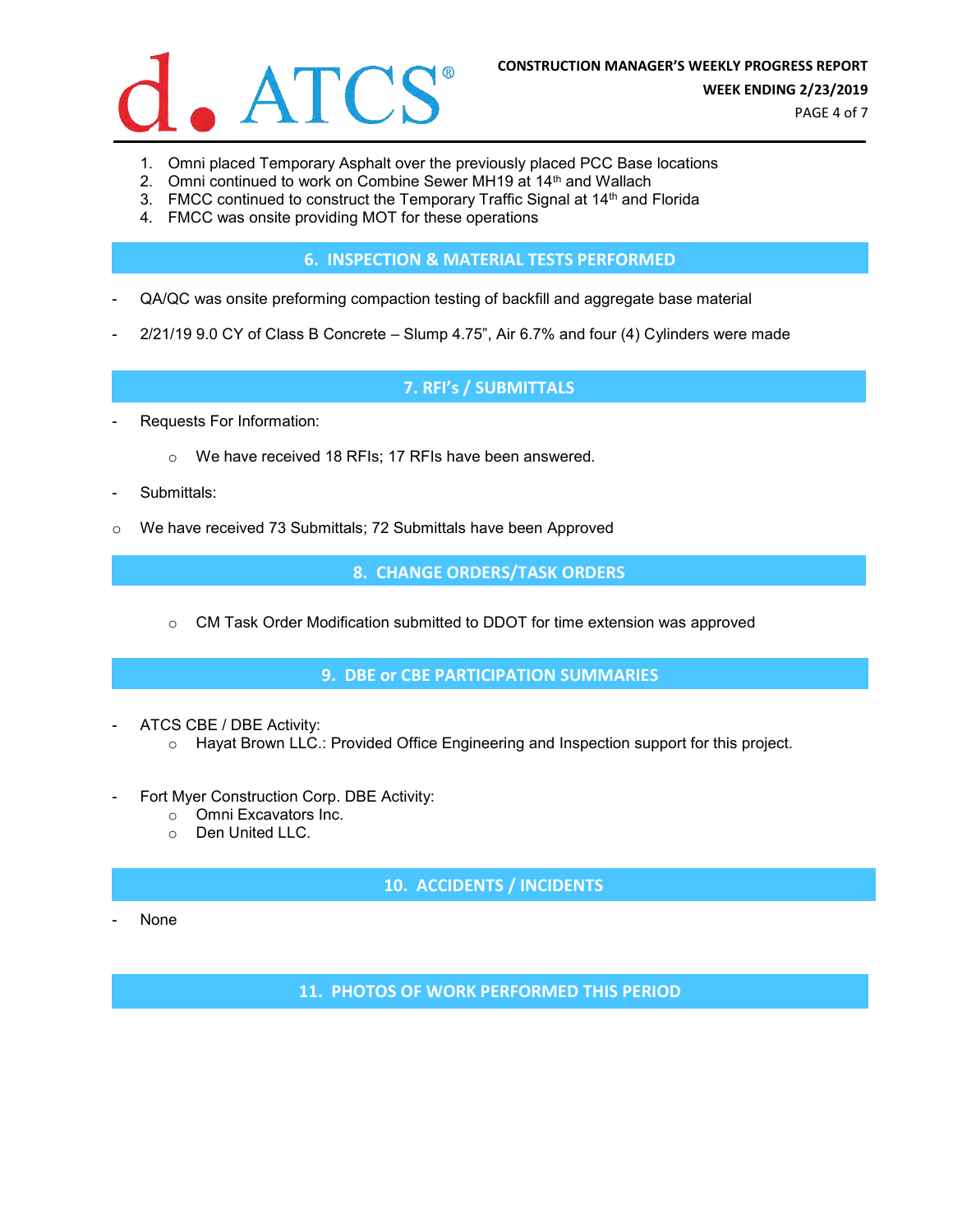# **CONSTRUCTION MANAGER'S WEEKLY PROGRESS REPORT**<br>WEEK ENDING 2/23/2019

**WEEK ENDING 2/23/2019** PAGE 5 of 7



*Compaction of RC6 material used for Backfill*



*Handrail at the Newly installed ADA Entrance Ramps*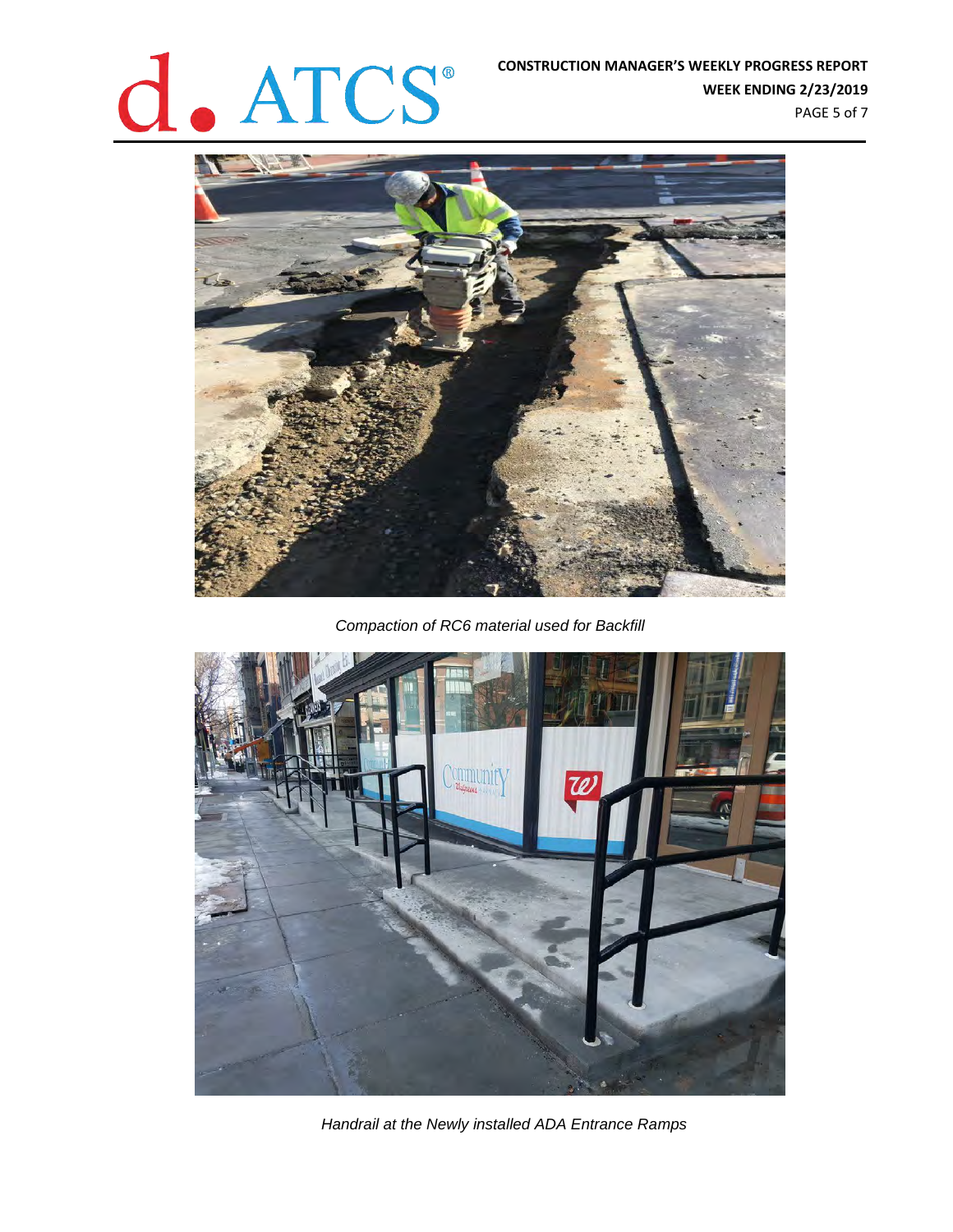

**WEEK ENDING 2/23/2019** PAGE 6 of 7



*Installation of Brick Gutter at 1508 14th Street*



*Installation new PCC Sidewalk*